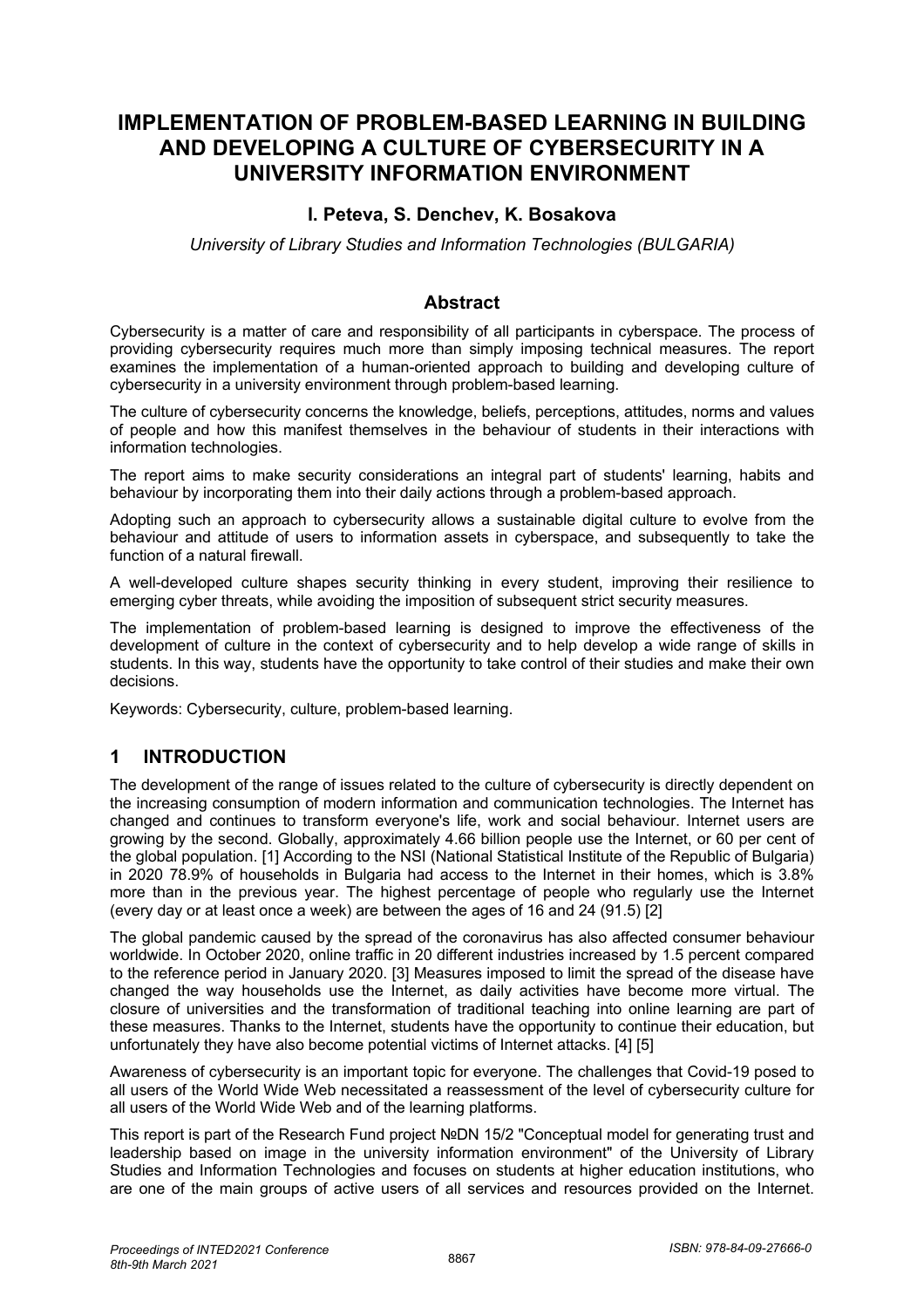Research shows that nowadays students spend a lot of time on the Internet not only in their free time, but also in searching and researching information related to their studies. [6]

Although technological advances make everyday life easier, they also add additional risks to students, due to the fact that often younger people do not pay the necessary attention to information security for reasons of different nature. The continuous improvement of personal knowledge and skills regarding the safety of cyberspace is of paramount importance, which leads to the application of different approaches to learning.

### **2 METHODOLOGY**

E-learning has changed the way higher education works, becoming more proactive in building or finding new services, approaches and methods that can enable students to continue their education, despite the circumstances imposed by the global pandemic. [7] Naturally, the widespread use of elearning has put on the agenda the issues of safe use of various platforms and information resources and last but not least the overall behaviour of learners in cyberspace.

Achieving an acceptable level of cybersecurity requires the development of solutions that encourage certain consumer behaviour in the reality of cyberspace. The increased level of cybersecurity culture, in turn, enhances consumer protection online without requiring the acquisition of in-depth technological knowledge. In order to change users' overall behaviour in terms of security, the methods for building cybersecurity culture should be focused on the social, cultural and ethical aspects of the user. When we talk about cybersecurity, we should not limit our focus to the integration of information security technologies only. We should think about people, about consumers. [8] The level of cybersecurity culture is important for everyone, but shaping and developing it in the younger generation can be particularly challenging. Students need to build and develop such a culture of cybersecurity that provides them with safety and protects them from the ever-increasing, in both form and quantity, number of online frauds or attacks. According to researchers in the field of security culture, it consists of three main factors - awareness, compliance, ownership, and research puts emphasis on the fact that cyberculture is much more than awareness. [9] [10]

Cybersecurity training is increasingly being implemented in syllabi in all specialties, not only for information and communication technologies professionals. This process seems to be still in a development stage, and it is not uncommon for lectures in cybersecurity disciplines for non-specialist students to focus more on "informing" about cyberspace threats. A method is needed to make students want to upgrade both their knowledge and their skills regarding their personal online safety; a method that is oriented both to students and the specific discipline. [11]

Achieving the goals of cybersecurity education for students from specialties outside the IT field implies methods that meet their needs and attract their attention, creating conditions for upgrading competencies and a desire for continuous improvement. Problem-based learning is such type of an appropriate method of teaching in disciplines related to Internet security. Problem-based learning is based on students' work in groups (teamwork) in order to solve a real problem. Applying a problemoriented approach during university studies, strengthens teamwork among students, stimulates their critical thinking, especially the ability and skills needed in decision-making and problem solving. [12], [13] Another advantage of problem-based learning is the reduction of "information overload" since it is easier for students to select only important information without having to study a large amount of unnecessary information. [14]

The application of problem-based approach in cybersecurity education in a university information environment allows the focus to be placed on the human factor as a key component of the environment in the context of cybersecurity.

Although most crimes in cyberspace are targeted, they are often committed accidentally, too. Clicking on a supposedly harmless link in an email from a friend or just a bad habit like using a weak password can make it easier for cybercriminals. The application of a technical method as a stand-alone solution is ineffective in preventing security breaches. Investing in information security products cannot guarantee complete protection if it is not accompanied by the right IT security skills and a good understanding of cyber threats. Users have certain understanding that can affect the security process positively or negatively. [15] Problem-based learning provides an opportunity to examine and explore the behaviour, attitudes and the way to protect the user when using virtual space. In combination with the application of the game approach, students find it much easier to learn the basic principles and methods of protection against malicious IT attacks. [16] This creates prerequisites for a natural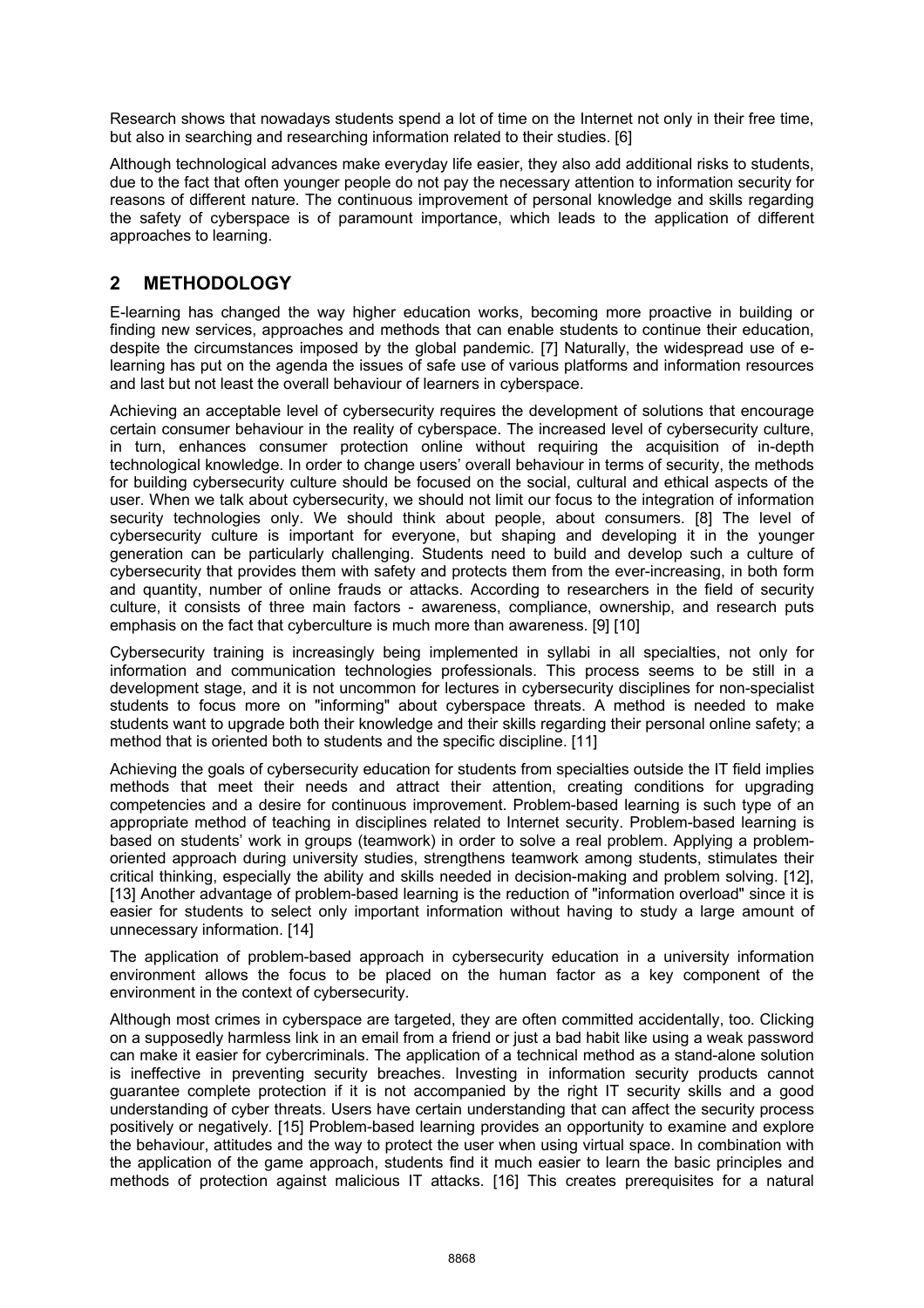construction of the main element of cybersecurity culture - lasting changes in consumer behaviour, leading to compliance with certain security measures and a way of using virtual environment.

The application of problem-based learning methods in a university learning environment provides ample opportunities to acquire basic skills and experience on key topics of cybersecurity, as well as to realize its importance and overcome the restricting perception that cybersecurity refers only to the application of technological solutions by IT specialists.

## **3 RESULTS**

When implementing and using problem-based learning to raise the level of cybersecurity culture, it is necessary that students should be acquainted with the specific approach in advance; they should be given clear instructions and possess basic knowledge of the discipline. In order to make an appropriate choice of the level of difficulty of the specific problem, presented for solving to students, it is necessary to establish their initial level of awareness. For this purpose, a short questionnaire, covering key topics on cyber threats, can be used.

Such a questionnaire was used at the University of Library Studies and Information Technologies among second-year students majoring in National Security before proceeding to solve more complex problems. The questions concerned:

- Determining / identifying a phishing attack;
- Threats when using public Wi-Fi networks;
- Choosing a secure/strong password;
- Ways of storing/remembering the used passwords online;
- Naming known types of malware;
- Online presence and social networks.

The results of the completed questionnaire gave us an idea not only of the level of students' cybersecurity culture, but also directed us to the questions that triggered the greatest interest, comments and discussions. Students' answers in this type of questionnaire help in choosing a problem that will be assigned to them to solve later. The questions can be selected for various reasons such as: the most common cyberattacks, the most commonly used technologies, some of the most important means of providing protection, etc.

The specific current issues highlighted in the process of problem-based learning, aimed at enhancing cyber security culture, can be synthesized in the so-called "social engineering".

### **3.1 Social engineering**

As we have pointed out in the previous sections, technology alone is not enough to achieve a sufficient level of online protection. It is an indisputable fact that cyberspace users are often the weakest link in information security systems. They are often cheated / deceived in order to spread sensitive information. Jeremy Schoeneman: "Today, there are many ways an attacker will try and compromise a corporate network, but in the end, the individual is at the highest risk from an attack. Attackers will take whatever means necessary to break into a network and steal information, and the most popular, and most successful, is by way of social engineering. "[17]

The social engineering attack is based on the impact on people to disclose/share valuable information. Like the malicious hacker who seeks vulnerability in information systems, the social engineer takes advantage of traits such as human curiosity, devotion, naivety, etc. [18] Attackers can contact their targets by phone, email or direct contact to gain access to a valuable information resource. Examples are deception, phishing emails, fake websites, etc. This gives grounds for choosing specific tasks to be assigned to students in the process of cybersecurity training to focus on current situations that have led or may lead to a real threat.

### *3.1.1 Pretexting*

Pretexting or creating a false identity or pretending to be someone else for malicious purposes is a very popular type of social engineering attack. An attacker can befriend people and ask for passwords and login information, telling them that these are needed for his role as a computer systems administrator, or simply someone in trouble and in need of help. [19], [20] The essence of pretexting is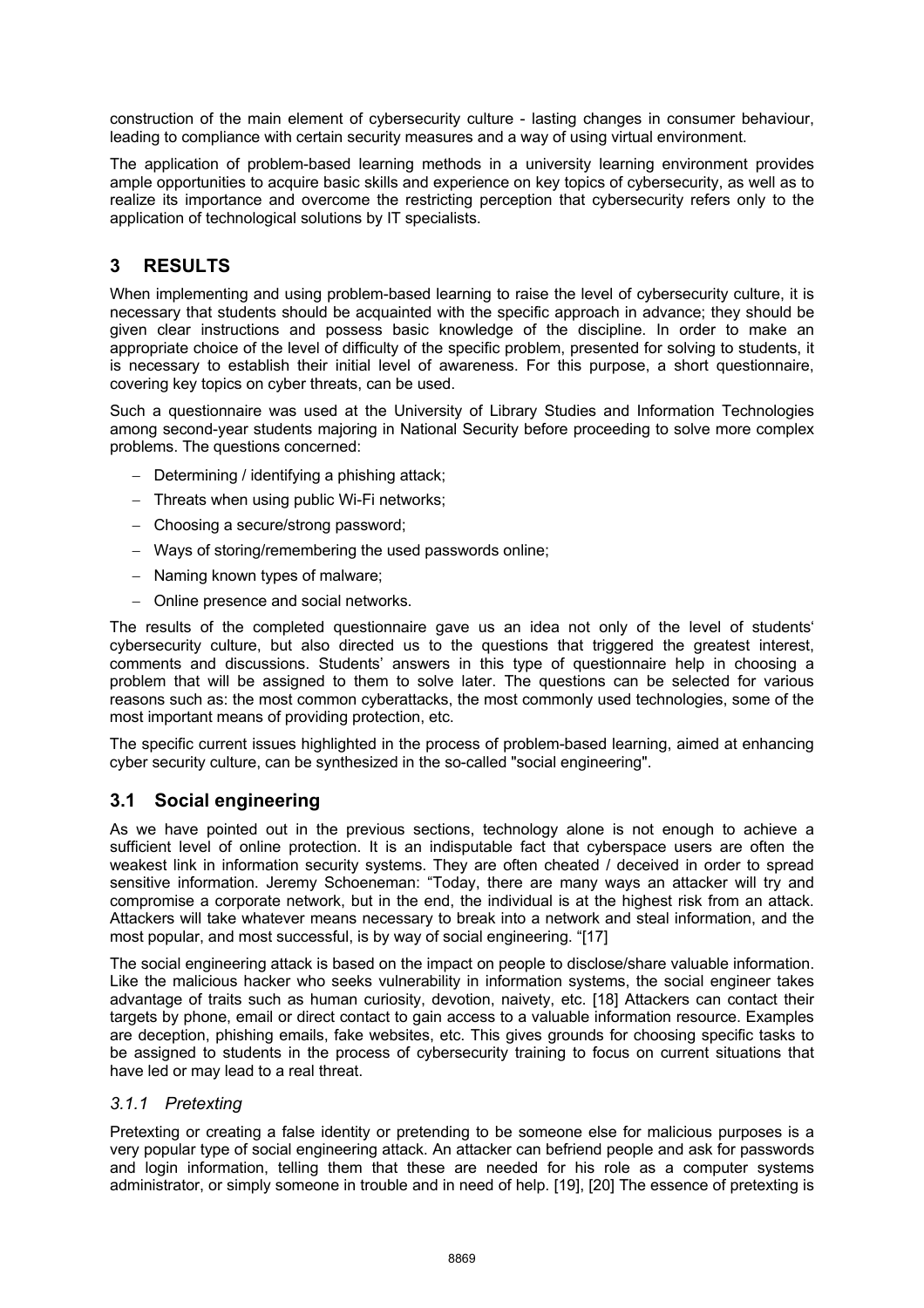that a social hacker invents a story to persuade his victims to reveal information they should not disclose. Direct face-to-face meetings require increased attention to detail, such as our body language.

### *3.1.2 Phishing attack scenario via email or website*

Phishing remains a popular method of identity theft, fraud and the spread of malware. The practice of sending emails, using known sources as senders, in order to mislead the user and obtain sensitive information. These emails address topics that are relevant at the moment, such as holidays, events with great popularity among the public, even charity topics, fake emails from technical support, banks, etc. are used. These messages aim to extract valuable information mainly about credit / debit cards, as well as usernames for the purpose of misuse and profit. In indirect meetings, such as by phone or email, the social engineer is required to focus more on verbal manners.

And since the topic of the phishing email needs to be relevant in order to intrigue the recipient, what is more relevant than emails with information about medicines / vaccines using the confusion caused by the spread of coronavirus; [21]

#### **Sample Phishing click bait Subject Lines:**

- Click here for COVID-19 vaccinations;
- Message from the World Health Organization;
- Click here for Coronavirus-related information;
- COVID 19 Preparation Guidance;

#### **COVID-19 related phishing emails with malicious file attached:**

- Dear friend, go through the attached document for safety measures regarding the spreading of corona virus….
- Good day, please find attached report for COVID-19 preparation guidance...

The examples are also based on actual attacks in cyberspace. [22]

### **4 CONCLUSIONS**

Threats in cyberspace will continue to be successful as long as there is someone who can be psychologically manipulated in some way. Control over online security depends on users who need to take care of their cybersecurity culture and, above all, its development. The application of problembased learning with students is a good choice not only for developing the culture of cybersecurity, but also for exploring comprehensive and often ill-defined cybersecurity issues in the real world. Problembased learning is oriented towards students and active pedagogy, which presents complex, open and real problems to promote the study of concepts and principles.

### **ACKNOWLEDGEMENTS**

This report is part of the implementation results of the project "Conceptual model for generating trust and leadership positions based on image in the university information environment", according to Contract №DN 15/2 of 11.12.2017 with the Research Fund. Thanks to that project, the application of problem-based learning was analyzed in order to develop the culture of cybersecurity in the university information environment.

### **REFERENCES**

- [1] DataReportal, "DIGITAL AROUND THE WORLD," 2020. [Online]. Available: https://datareportal.com/about.
- [2] НСИ, "ИЗПОЛЗВАНЕ НА ИНФОРМАЦИОННИ И КОМУНИКАЦИОННИ ТЕХНОЛОГИИ В ДОМАКИНСТВАТА И ОТ ЛИЦАТА ПРЕЗ 2020 ГОДИНА," 2020.
- [3] J. Clement, "Coronavirus global online traffic impact as of October 2020." [Online]. Available: https://www.statista.com/.